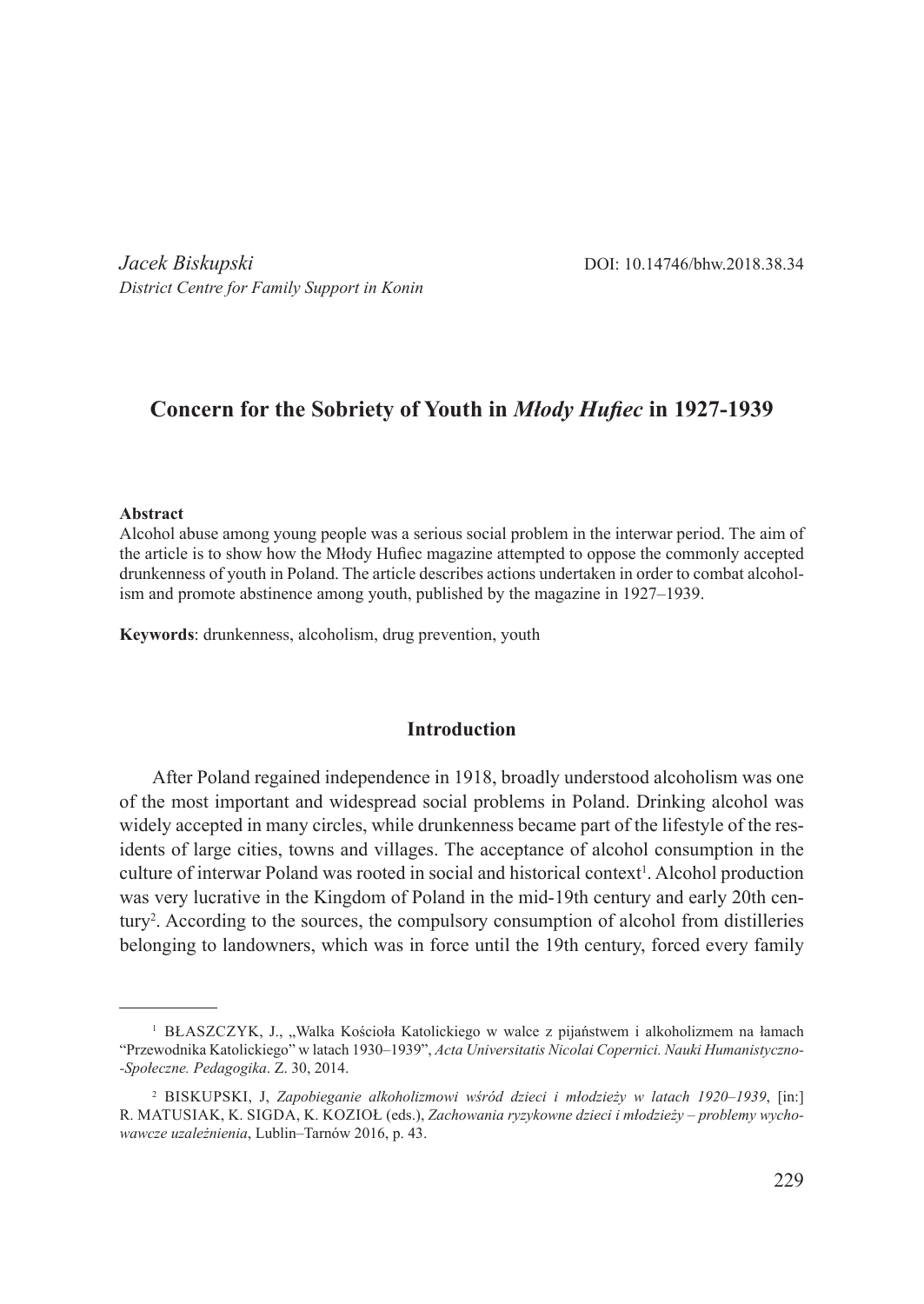of subjects to drink a certain amount of alcohol during a given year<sup>3</sup>. At that time, drinking alcohol to intoxication was a disgraceful habit. Moreover, it was believed that vodka had medicinal and nutritional properties. According to the folk beliefs of the time, liquor offered sustenance and warmth, and what is more, people also believed that it calmed children4 .

There is no doubt that drinking alcohol had a destructive effect not only on adults, but also on children and youth. This is evidenced by extensive research on alcoholism among the young generation carried out after World War I<sup>5</sup>. The first research, carried out immediately after the war was conducted by Fr. M. Sopoćko, whose work covered 1503 children, including 850 boys and 513 girls attending public elementary schools in Warsaw. Results showed that 68.5% of boys and 61.5% of girls drank alcohol, with vodka being the most "popular" choice among them<sup>6</sup>.

In 1931, a survey was carried out at the turn of May and June among youth studying at the University of Vilnius. The results showed that out of 385 students, 290 drank alcohol, 76 per cent of whom started using alcohol in secondary school, and 15 per cent at the university<sup>7</sup>.

During the interwar period, a number of initiatives were undertaken to promote the idea of abstinence, raise awareness of the important problem of alcohol abuse and its consequences, and even strive for the complete eradication of alcoholism<sup>8</sup>. The image of the concern for education in sobriety is reflected in numerous publications and articles in the periodicals and magazines available at that time, including *Młody Hufiec*, which is the subject of these considerations.

Among the various issues raised by priests, columnists, journalists and scouts of the Association of Polish Youth, much attention was paid to the fight against alcoholism among young people. The aim of the article is thus to show how *Młody Hufiec* presented the impact of alcohol consumption on health, as well as the moral consequences of alcohol abuse, the idea that only a God-fearing Pole could effectively become a sober person, and how abstinence was promoted and encouraged.

<sup>3</sup> Burszta, J., *Społeczeństwo i karczma*, Warsaw 1951, p. 10.

<sup>4</sup> Chwalba, J., (ed.), *Obyczaje w Polsce. Od średniowiecza do czasów współczesnych*, Warsaw 2008, p. 279.

<sup>5</sup> Biskupski, J., *Zapobieganie alkoholizmowi*, p. 43.

<sup>6</sup> *Świt*, issue 275, 1927, p. 40.

<sup>7</sup> *Walka z Alkoholizmem*, 1935, issue 25, p. 134.

<sup>8</sup> Biskupski, J, *Zapobieganie alkoholizmowi*, p. 43.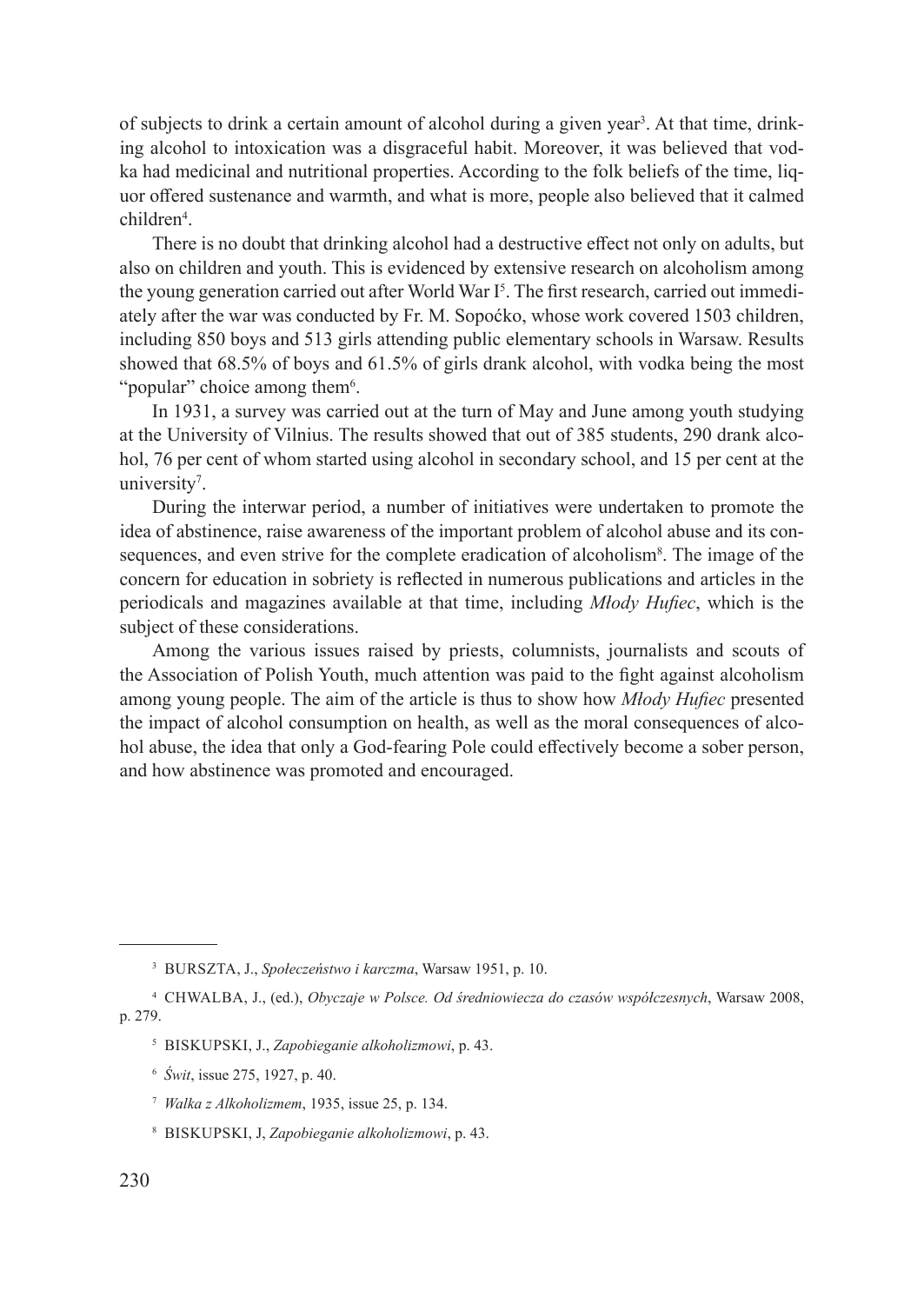### **Characteristics of the magazine**

*Młody Hufiec* was a magazine of the Union of Polish Youth and was published as a circular for the Catholic Association of Young Men in Poznań. In 1927, the Association of Polish Youth had more than 16 thousand members gathered in in 358 associations<sup>9</sup>. It should be mentioned that the Association of Polish Youth was divided into men's organisation – the Catholic Association of Young Men, as well as women's organisation – Catholic Association of Young Women<sup>10</sup>. It is assumed that the beginnings of the Catholic movement of non-school youth date back to the partitions, with the movement originating in the Poznań Archdiocese. The Catholic youth organisation was founded and supervised by priests $11$ .

The period of establishment of the Association of Polish Youth dates back to the first years of the interwar period. In 1919, more precisely from 26th to 28th of February, a meeting of bishops' delegates from all dioceses took place in Warsaw. During the congress, temporary legislation was adopted and the first headquarters of a nationwide non-school youth organisation was established. The leadership was entrusted to Father Walerian Adamski and Father Ludwik Jarosz from Poznań<sup>12</sup>. During the Polish Episcopal Conference on the 12th of March 1919 in Warsaw, the bishops approved the resolutions adopted during the congress. As a result of these decisions, a meeting of youth associations secretaries from all over Poland was held in Poznań from the 25th of April to the 20th of May, led by Primate E. Dalbor<sup>13</sup>. It was then decided that all associations within a given voivodeship or diocese would form one organisation called the Union of the Associations of Polish Youth. Throughout Poland, all these unions had a leading organisation called the Union of the Associations of Polish Youth with a seat in Poznań<sup>14</sup>.

Thus, UAPY was a three-stage organisation, and these three levels of organisation can be characterised as follows:

1. Association of Polish Youth – the lowest level of the organisation. The area of activity of an Association was limited to the borders of the village, town, city district or parish. The Associations of Polish Youth were headed by a Board elected from among the youth during a general meeting. The Congress of Delegates and the Association Council were also in charge. The Associations comprised Polish

<sup>12</sup> Adamski, W., *Zjednoczenie Młodzieży Polskiej. Kilka uwag o ustroju i działalności.* Poznań 1926 p. 8.

<sup>13</sup> GUZEWICZ, W., "Stowarzyszenie Młodzieży Polskiej w międzywojennej diecezji łomżyńskiej w okresie II Rzeczypospolitej", *Saeculum Christianum* 11 issue 2 2004.

<sup>14</sup> KIEDOS, J., "Historia Związku Stowarzyszeń Młodzieży Polskiej na terenie diecezji katowickiej w latach 1922–1933", *Śląskie Studia Historyczno-Teologiczne* 14, 1981.

<sup>9</sup> *Sprawozdanie Związku Młodzieży Polskiej za rok 1927*, Poznań 1928, p. 8.

<sup>&</sup>lt;sup>10</sup> DMOWSKI, R. "Działalność Stowarzyszenia Młodzieży Polskiej w Diecezji Podlaskiej w latach 1919– 1934", *Szkice Podlaskie* 14 2006.

<sup>&</sup>lt;sup>11</sup> WILCZYŃSKI, L. "Katolickie Stowarzyszenia Młodzieży na Śląsku w okresie II Rzeczypospolitej", *Śląskie Studia Historyczno-Teologiczne* 2002, vol. 32, issue. I, p. 137.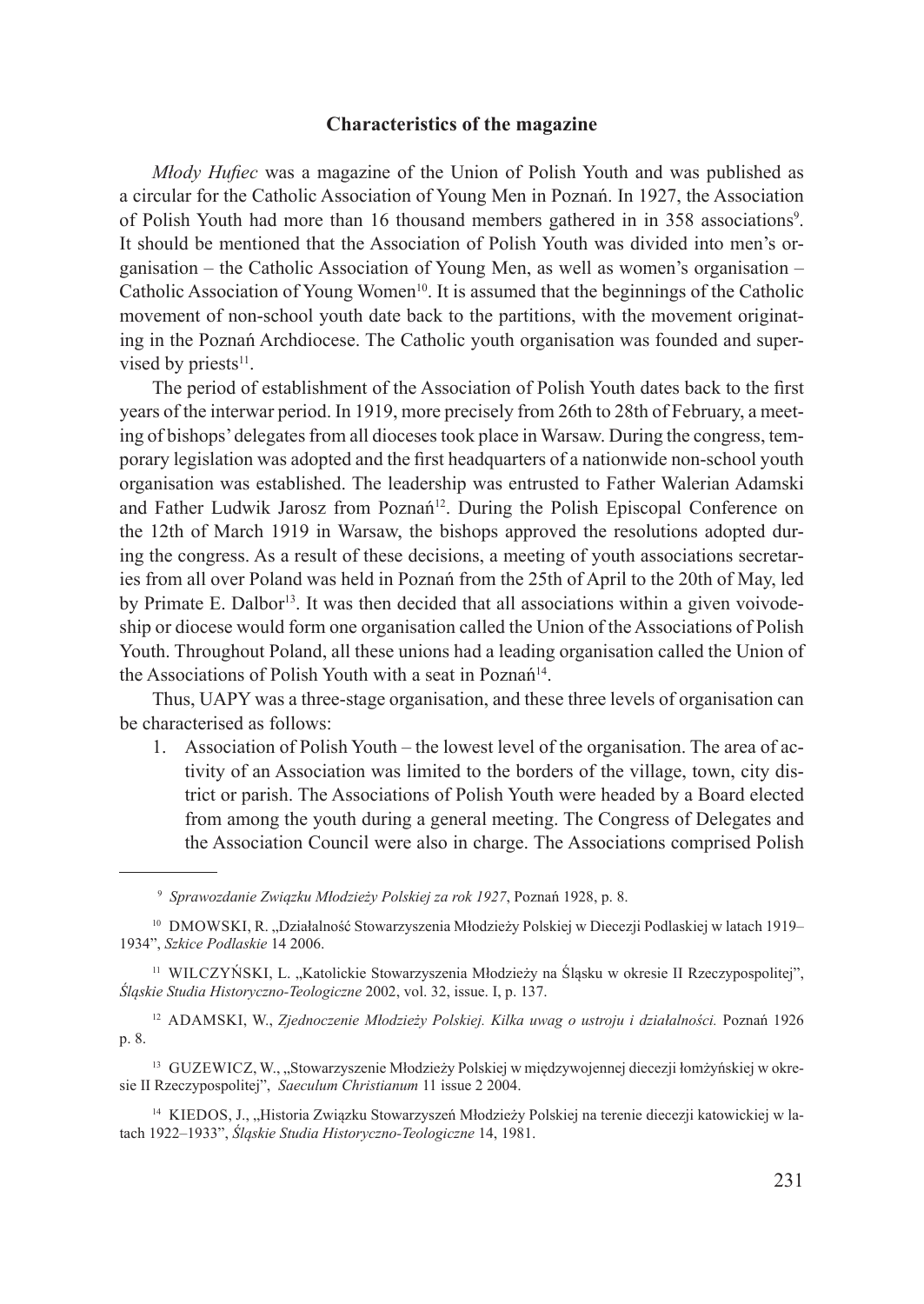Catholic youth aged 14–25<sup>15</sup>. Persons who exceeded the age of acceptance and who still wanted to remain in the Association were granted the title of supporting member of the organisation. The young people referred to each other as companions, and their common greeting – "Ready" – signified their readiness to fulfil their duties $16$ .

- 2. The Union of Polish Youth brought a number of Associations together. Their area of activity was limited by borders of a diocese and voivodeship. Membership was limited only to the Associations of Polish Youth. The aim of the Union was to facilitate and develop the work of the Associations. During the annual convention, delegates of the Associations elected the so-called Union Council, which in turn elected the Management Board. In 1926, there were 19 formally operating Unions in Poland, with four additional ones in the creation phase.
- 3. Union of Associations of Polish Youth the organisation comprised the Unions of Polish Youth operating in the Republic of Poland. The aim of the organization was to issue regulations for itself, the Unions and the Associations. The supreme authority of the Union was the General Council, which comprised all representatives of the Unions<sup>17</sup>.

It must be said that *Młody Hufiec* was not the only magazine published by the Union of Polish Youth. The Union also published the *Kierownik Stowarzyszeń Młodzieży* magazine for the Boards of the Union of Polish Youth, *Młoda Polka* for members of the Associations of Polish Young Women, *Przyjaciel Młodzieży* for members of the Association and *Młody Światek* for school children. These magazines were published monthly, because the Association wanted to ensure that

all members could use them and that subscribing to them would not cause major financial difficulties $18$ .

The first copy of *Hufiec* was published in January 1927 in Poznań. At that time, the editors of the paper wrote:

With that in mind, we give you the first issue of *Młody Hufiec*. We hope that it will show you the way and help you get your association work on the right track. In the time of concern and doubt, we hope that *Młody Hufiec* will be your best "friend" who will be able to make you smile<sup>19</sup>.

The magazine was a continuation of an earlier association magazine, known as *Doniesienia Związku*, which, among others:

- <sup>16</sup> KIEDOS, J., op. cit., p. 241–242.
- <sup>17</sup> ADAMSKI, W., op. cit.
- <sup>18</sup> *Sprawozdanie Zjednoczenia Młodzieży Polskiej*, Poznań 1926, p. 14–15.
- <sup>19</sup> *Młody Hufiec* issue 1, 1927, p. 1.

<sup>15</sup> ADAMSKI, W., op. cit., p. 10.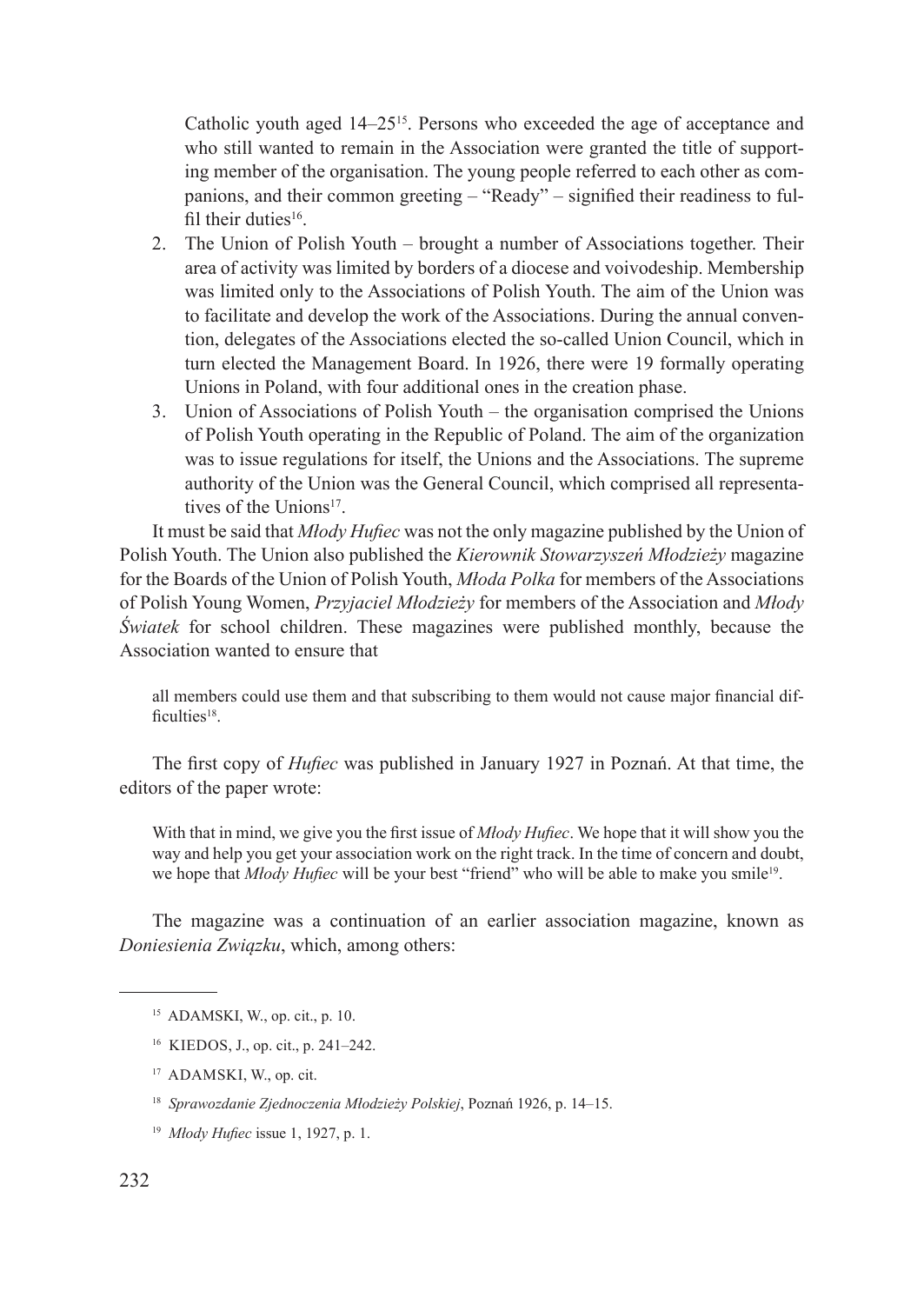contained an ideological message, presented in an accessible form of a story, and presented the announcements from the Management Board<sup>20</sup>.

In 1926, the authorities of the Union of Polish Youth expressed the view that the *Doniesienia* magazine was very popular not only among the management boards, but also among the members of the organisation, who expressed their interest in the paper. Thus, the decision was made to develop and further improve the paper, introduce new content, change the name and layout. The 1926 report of the Association of Polish Youth presents the reasoning of this decision, as it was planned to

directly reach the members, influence them constantly, continuously, throughout the year, develop their interest in their own Associations and Unions<sup>21</sup>.

It was reported that the monthly magazine significantly contributed to an upturn in young people's work in the Catholic Association of Young Men. The importance of this message for the Association members is evidenced by the following passage:

With its always up-to-date articles regarding all areas of the association's work and activities, it constantly reminds us of it, it brings us up to speed and, above all, it stimulates us to work and be diligent in fulfilling our voluntary duties $22$ .

The *Hufiec* magazine published articles outlining the organisation's activities, covered educational issues, and offered information on courses, conventions, meetings and initiatives organised in Poland, deemed by the Union to be useful for its members<sup>23</sup>. Among other important columns in the magazine were poems, short stories, varia and responses to letters were also important sections of the letter. The magazine reached numerous members of the Union of the Polish Youth, supporting young people and bringing them up in a spirit of patriotism and love for their country. In 1936, it was noted that

the issue was published in 10,000 copies and generated great interest in the field, both among the companions, as well as among the older generation of society and people outside the association24.

It can be assumed that the articles in the magazine were written by older members of the organisation, because they were signed with the following names or nicknames: *Komendant*, *Stary Druh*, *Wasz Druh*, *Starszy Druh*, *Druh Senior*, *Druh Nawrocki*, *Sędzia* 

<sup>22</sup> *Młody Hufiec* issue 11 1936, p. 167.

<sup>23</sup> *Jak pracują Stowarzyszenia Młodzieży Polskiej. Sprawozdanie Związku Młodzieży Polskiej w Poznaniu za rok 1926*, Poznań 1927, p. 34.

<sup>24</sup> *Młody Hufiec* issue 1 1937, p. 13.

<sup>20</sup> *Jak pracują Stowarzyszenia Młodzieży Polskiej. Sprawozdanie Związku Młodzieży Polskiej w Poznaniu za rok 1926*, Poznań 1927, p. 34.

<sup>21</sup> Ibidem, p. 35–36.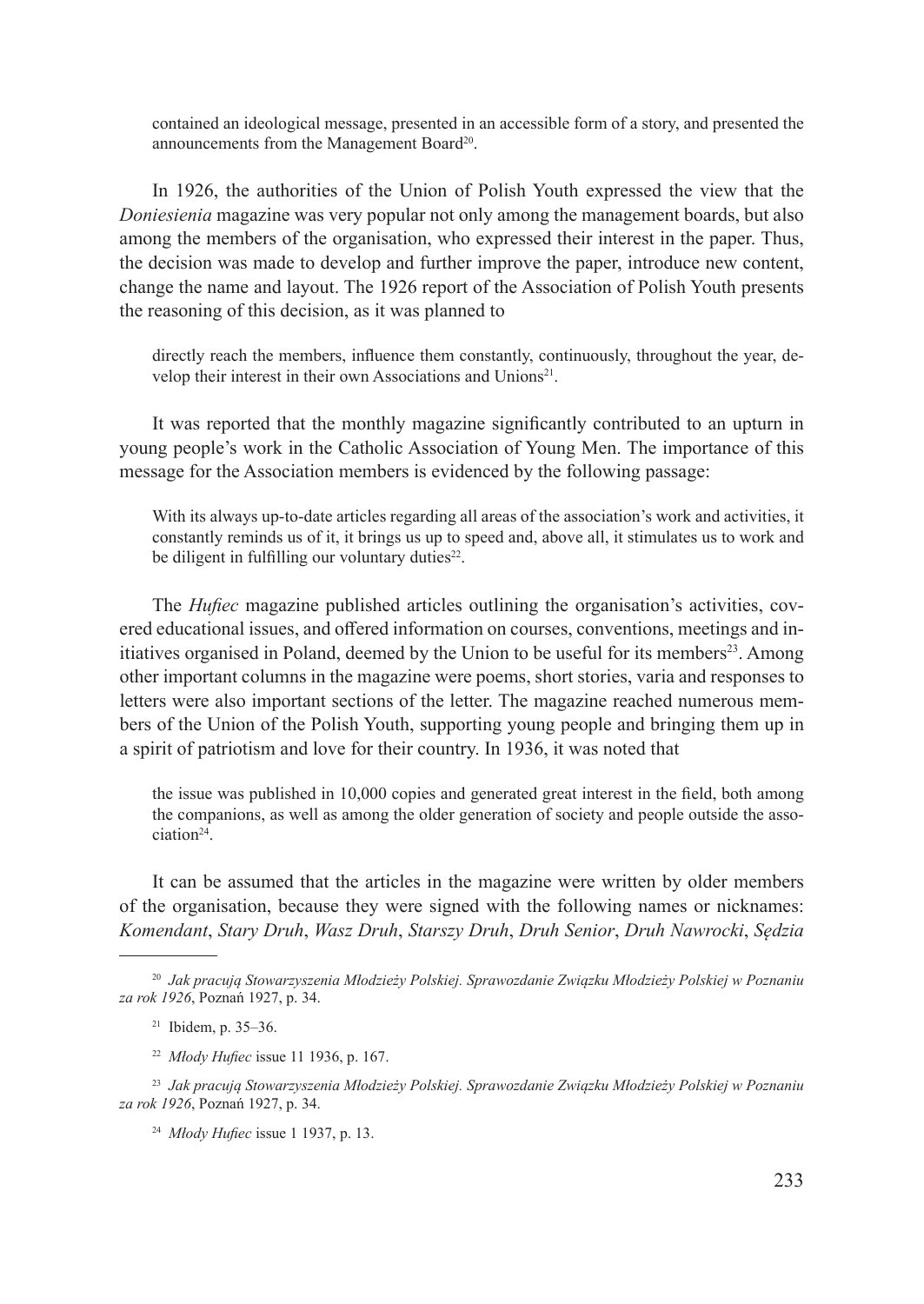*Druh*, *Wasz Grześ*, *Wasz były prezes Franek*, *instruktor Związkowy*, *Przyjaciel*. Father Professor Kazimierz Michalski, Father Ludwik Jarosz and Lucjan Mazurkiewicz were responsible for supervising the paper, which numbered anywhere from 16 to 24 pages and included illustrations.

It should also be noted that every Association wishing to distribute the magazine among its members had to pay a quarterly subscription fee of 45 groszy. People who were not members of the organisation, as well as post offices, had to pay a higher fee, which amounted to 1.50 złoty.

The idea behind the name of the magazine was discussed in an article entitled "Nasz Młody Hufiec" ("Our Young Troop"), which was published in issue 4 in 1927. The article tells us that people are unable to live alone, and therefore they come together in societies, which have been described as troops. It was then considered that

a troop it is a tight-knit, uniform group of people who will act as soon as they hear an order or a call with all their collective power and effort. When we talk about a troop, we always think about some sort of order and obedience<sup>25</sup>.

In the following section, the author of the article focuses their thoughts on young people, whom they would like to become similar to valiant and noble troops of knights. The author then arguments for this position as follows:

Have you heard about knights and their troops? Even today, when they look at us from old paintings, dressed in hardened steel, looking at us their dangerous look, full of some sort of strange power, they inspire us, instilling admiration and reverence in us at the same time. Those knights, invincible in their struggles against the enemy, unbreakable and undefeatable by any means, were always ready to defend the faith and the church. Their hearts, imbued with passionate love of their homeland, were ready to make the greatest sacrifice for it […] We want to see you, our dear companions, as such knights. You are supposed to be a good team of young people, like a knight troop. We want you to cultivate this masculine fortitude and power of will in your hearts, we want you to cultivate the ideas of truth and justice. Knightly righteousness of character should be a guarantee of your actions. Let us join our forces, connected by a common idea, one desire, let us become a troop of young knights of righteousness and truth<sup>26</sup>.

## **Promoting sobriety**

Addressing the issue of abstinence among young people was one of the most important topics covered by the magazine. During the interwar period, efforts were made to organise activities aimed at promoting living in sobriety. An example of this was the celebration of the Sobriety Propaganda Weeks, which took place in the first days of February.

<sup>25</sup> *Młody Hufiec* issue 4, 1927, p. 57.

<sup>26</sup> Ibidem.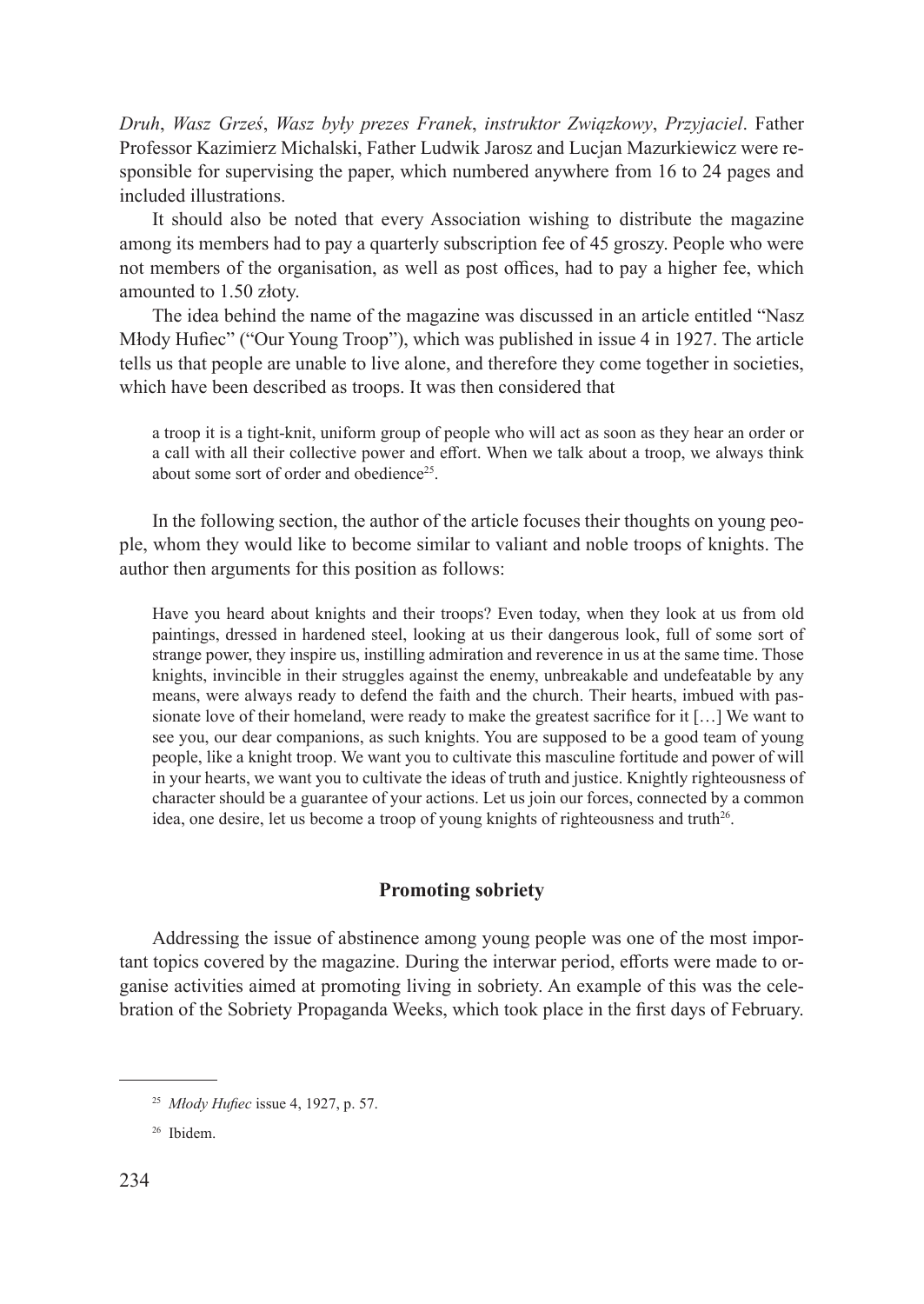In *Młody Hufiec*, we may find information published with the aim of inspiring members of the Association to participate in the Week:

We would simply like to encourage the Associations to join and support the activities of the Sobriety Propaganda Week Committees and to organise abstinence circles in the Associations. Let each Association have a lecture during one of its meetings on the fight against alcoholism, during which its disastrous consequences will be presented.<sup>27</sup>

On the occasion of this month's Sobriety Propaganda Week, you should join the ranks of those who have already took their stand against alcohol abuse  $-$  go out there and fight for the liberation of the Polish people from the clutches of alcohol<sup>28</sup>.

Each Sobriety Propaganda Week was preceded by a characteristic slogan, for example "Sobriety of all citizens – a necessity in our times"29, "Save the Youth"30. "Sobriety leads to Rebirth"<sup>31</sup>

The magazine also called for organising and creating new abstinence clubs. This appeal was formulated as follows:

Establish Abstinence Clubs wherever possible. They should educate and bring up the apostles of sobriety, who will educate and lead Polish society towards sobriety<sup>32</sup>.

 The abstinence clubs were to be established in every Association of Polish Youth. They were made up of young people who declared that they will

never take even a sip of beer or vodka<sup>33</sup>.

 It is worth noting that in addition to the presented articles regarding promoting the Sobriety Week, the article titles themselves encouraged abstinence:

"Alcohol is our enemy", <sup>34</sup> "Sobriety – a need of our times"<sup>35</sup>, "Sobriety as a source of moral and physical strength"36.

- <sup>27</sup> *Młody Hufiec* 1931, p. 11.
- <sup>28</sup> *Młody Hufiec* issue 2, 1934, p. 20.
- <sup>29</sup> *Młody Hufiec* issue 2, 1934.
- <sup>30</sup> *Młody Hufiec*, 1937.
- <sup>31</sup> *Młody Hufiec* issue 1, 1934.
- <sup>32</sup> Ibidem, p. 14.
- <sup>33</sup> *Młody Hufiec* 1927, p. 30.
- <sup>34</sup> *Młody Hufiec* issue 2, 1928, p. 38.
- <sup>35</sup> *Młody Hufiec* issue 1, 1934, p. 13–14.
- <sup>36</sup> *Młody Hufiec* issue 2, 1939, p. 19.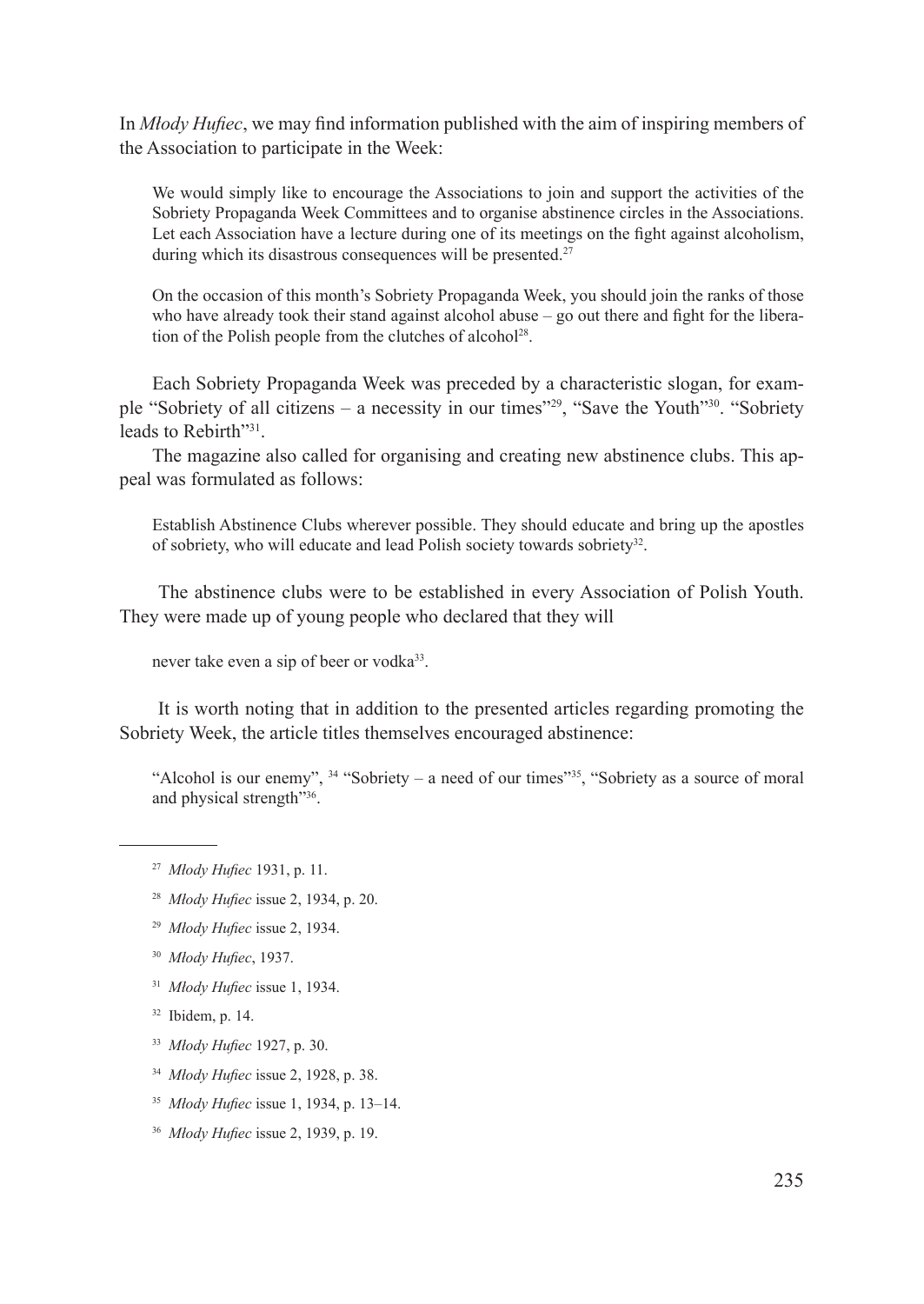On the occasion of the Sobriety Propaganda Week, the monthly magazine promoted publications available on the publishing market, which referred to the phenomenon of alcohol addiction. Among the examples of such books listed by *Hufiec* were *Dwa domy* by A. Milkowska and *Wróg rodziny* by Father T. Gołdyński. The former was a story of two families, in which one is described as happy and the other as unhappy. The reason for this was rampant alcoholism in one family and sobriety in the other one. Another of the books concerned drinking alcohol in families, on the example of the writings by Father Jan Kapica – a well-known Silesian advocate for sobriety.

The concern for the sobriety of young people was also expressed through the publication of articles outlining the negative effects of abusing alcohol. These issues were presented as follows:

Alcohol is a terrible poison that handicaps energetic people, turns noble and lawful citizens into dirty egoists, talented and promising youth into hooligans, and well-behaved and pure people into rakes; alcohol is the destroyer of social, civic and family life – and thus one of humanity's most terrible enemies<sup>37</sup>.

Doctors tell us that the body is a miraculous machine, given to us by the Creator, so that we can eat food, talk, and so on. However, when a young man drinks vodka, beer or something similar, their bodies develop much worse than that. Such a young person is ill more often than somebody who does not drink. Frequent use of alcoholic beverages (vodka, wine and beer) can cause addiction<sup>38</sup>.

Taking care of the graphic design, the magazine illustrated the content of the articles with a variety of graphic elements. They were supposed to underscore the message of the article and emphasise certain values that were important for the magazine. Characteristic illustrations referring to sobriety were presented, as exemplified in Figure 1 and Figure 2, presenting the title page of a 1934 issue of *Młody Hufiec*.

Figure 1 was a strong message for the readers of *Młody Hufiec*, which the authors probably realised because they did not leave any comments below. The symbolism of the image expresses the view that it is possible to choose between sober life and drinking, which leads to death.

The authors of the magazine shaped educational and patriotic attitudes and supported the society in maintaining abstinence with the illustrations they published. The messages published in *Młody Hufiec* magazine repeatedly emphasised that the Union of Polish Youth supported young people in their struggle with alcohol like St. George in the victorious dragon fight.

In the interwar period, the Catholic Church was an important institution promoting a healthy lifestyle. What is more, it was actively involved in sobriety campaigns. organised and presented lectures, sermons, radio broadcasts, as well as published books and oc-

<sup>37</sup> *Młody Hufiec* issue 1, 1934, p. 13.

<sup>38</sup> *Młody Hufiec* issue 2, 1928, p. 38.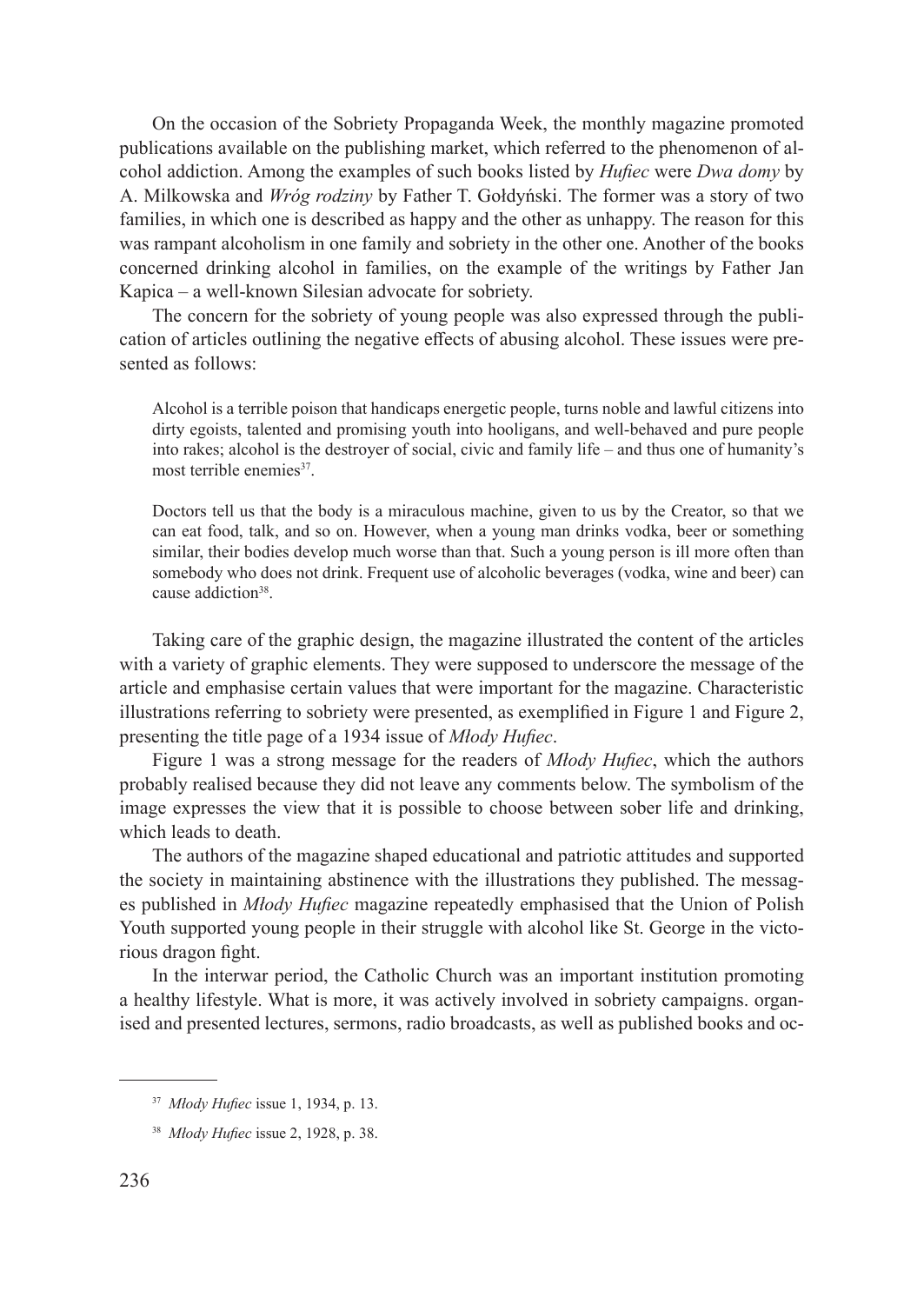



Fig. 1. (*Młody Hufiec* issue 2, 1934) Fig. 2. (*Młody Hufiec* issue 2, 1934)

casional leaflets<sup>39</sup>. Clergy took an active part in Polish Anti-Alcohol Congresses, during which they gave lectures and presented their concerns regarding sobriety of young people40. In addition, according to *Jednodniówka* published in 1936 on the occasion of the Sobriety Propaganda Week, there were Catholic anti-alcoholic movements<sup>41</sup>.

In February 1939, *Młody Hufiec* published an article entitled "Trzeźwość źródłem moralnej i fizycznej siły" ("Sobriety as a source of moral and physical strength"), which informed readers about the need to promote the idea of sobriety among young people associated in Catholic Youth Associations. The article said:

The Church expects us to become an invincible frontier of the spirit of Christ in Poland<sup>42</sup>.

<sup>39</sup> Biskupski, J, *Zapobieganie alkoholizmowi*; Błaszczyk, J., "Walka Kościoła Katolickiego w walce z pijaństwem i alkoholizmem na łamach "Przewodnika Katolickiego" w latach 1930–1939", *Acta Universitatis Nicolai Copernici*. *Nauki Humanistyczno-Społeczne. Pedagogika*. Z. 30, 2014.

<sup>40</sup> *Walka z Alkoholizmem*, issue 25, 1935.

<sup>41</sup> It should be mentioned that anti-alcoholic movements in the interwar period included the Catholic Abstinent Association, the Polish Anti-Alcohol League, the Polish Association of Abstinent Priests, the Association of Abstinent Brotherhoods, the Association of Abstinent Teachers. See: W. Padacz, "Katolicki ruch przeciwalkoholowy w Polsce odrodzonej"*, Jednodniówka Katolickiego Koła Abstynentów*, Warsaw 1936. p. 8–11.

<sup>42</sup> *Młody Hufiec* issue 2, 1939, p. 19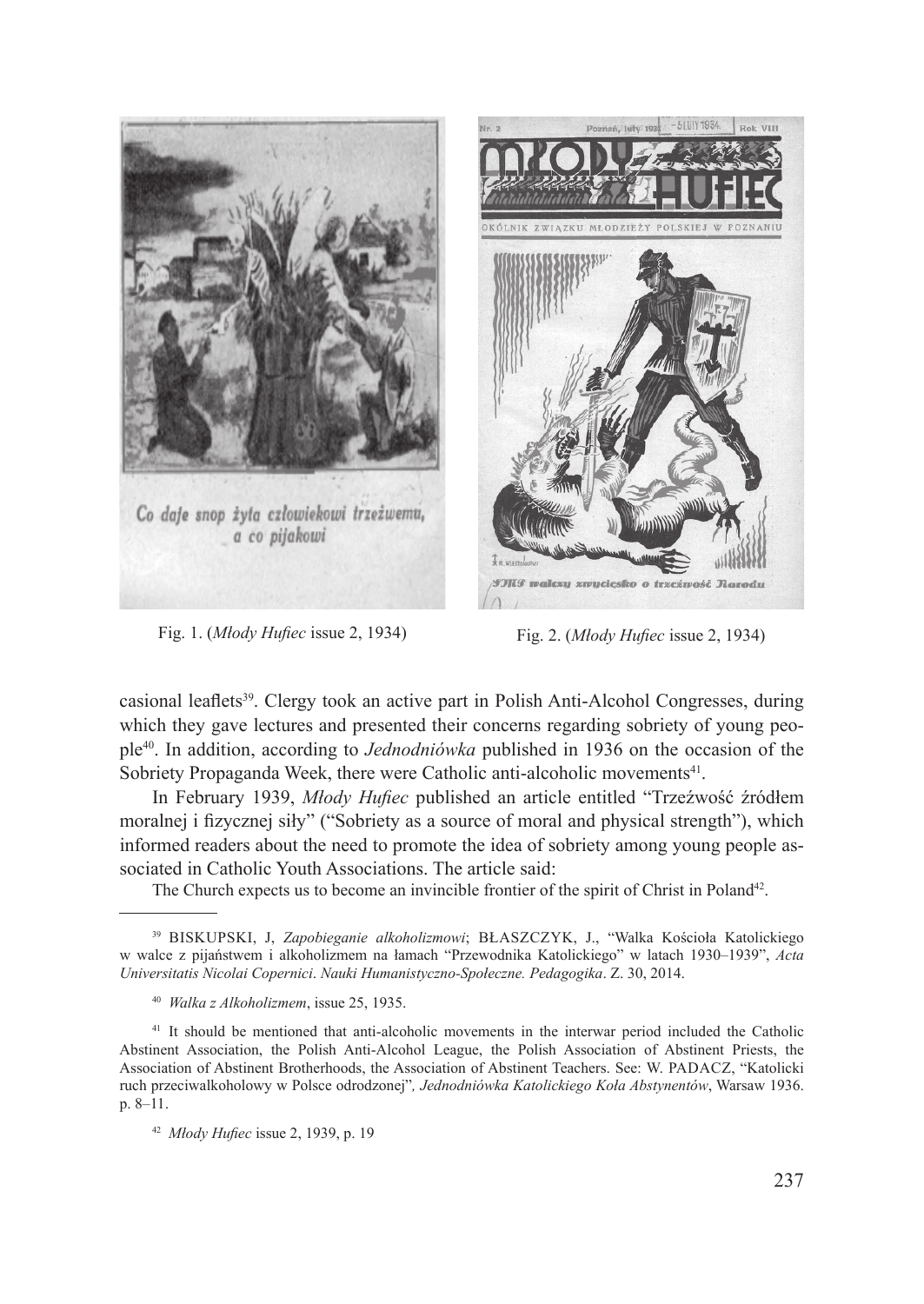Since alcohol abuse leads to more and more destruction and pain among the ranks of youth, leading them towards immorality and crime, we have to take a fervent action against alcoholism and become pioneers and educate the young generation on sobriety. This is what the Church and the State expect us to do. Where there is no sobriety, where drunkenness prevails, the spirit of Christ is also not there, and the Antichrist, crime, immorality, faithlessness and downfall prevail<sup>43</sup>.

In its messages, the magazine tried to promote a healthy lifestyle of girls and boys, promoting alcohol-free carnival balls and dancing parties. It is worth noting here that in the Second Republic of Poland, dancing was one of the regular pastimes of young adults, which took place at fire stations<sup>44</sup> and outdoors in the summer<sup>45</sup>. Often, alcohol was drunk in large quantities, which led to arguments and fights between young men<sup>46</sup>.

Examples of the concern for the sobriety of young people during dance parties can be found in *Młody Hufiec* issues from 1934 and 1935. Some of the fragments are particularly noteworthy:

We do not tolerate alcohol abuse – Our parties should be characterised by moderation, and preferably abstinence from alcohol, because during dancing parties in particular alcohol is the source of all evil, debauchery, fights and murder<sup>47</sup>.

There are carnival parties organised in every town and even in every village. Demand that they are alcohol-free and boycott those parties where vodka will be sold despite your demands. Convince your parents, siblings, friends and acquaintances to express solidarity and to disdain entertainment that does not bring amusement, but instead become a source of decay, corruption and even crime. This will be the first step in the fight against the evil of alcohol. You will find out how much better it is to have fun without vodka, and you will bless those who have inspired you to be sober and to promote the principles of abstinence<sup>48</sup>.

The magazine also wrote that dancing and non-alcoholic parties for young people were in line with the Christian spirit. In 1936, the following information was published in issue no. 3:

Hey! Our youth can have fun if they want it! And although no slofoxes, foxterriers or whatever the names of these black dances are were danced during any of these evenings, and even though

<sup>44</sup> Otto W., "Wielkomiejskie życie Drugiej Rzeczypospolitej w polskim filmie fabularnym okresu międzywojennego. Wstęp do tematu", *Images* 2013, issue 21–22, vol. 2, pp. 232.

<sup>45</sup> WOŹNIAK, A., "Przedmiejskie gry i zabawy. O czasie wolnym i świętowaniu na Gocławiu w dwudziestoleciu międzywojennym", *Etnografia Polska* 2004, vol. XLVIII, issue.1–2.

<sup>46</sup> Durka, J., *Margines społeczny południowej Wielkopolski w dwudziestoleciu międzywojennym w publicystyce Gazety Ostrzeszowskiej*, [in:] *Margines społeczny w Drugiej Rzeczypospolitej*, M. RODAK (ed.) *Metamorfozy społeczne* issue 6, Warsaw 2013, p. 77.

<sup>43</sup> *Młody Hufiec* issue 2, 1937, p. 21

<sup>47</sup> *Młody Hufiec* issue 2, 1935, p. 21.

<sup>48</sup> *Młody Hufiec* issue 1, 1934, p. 14.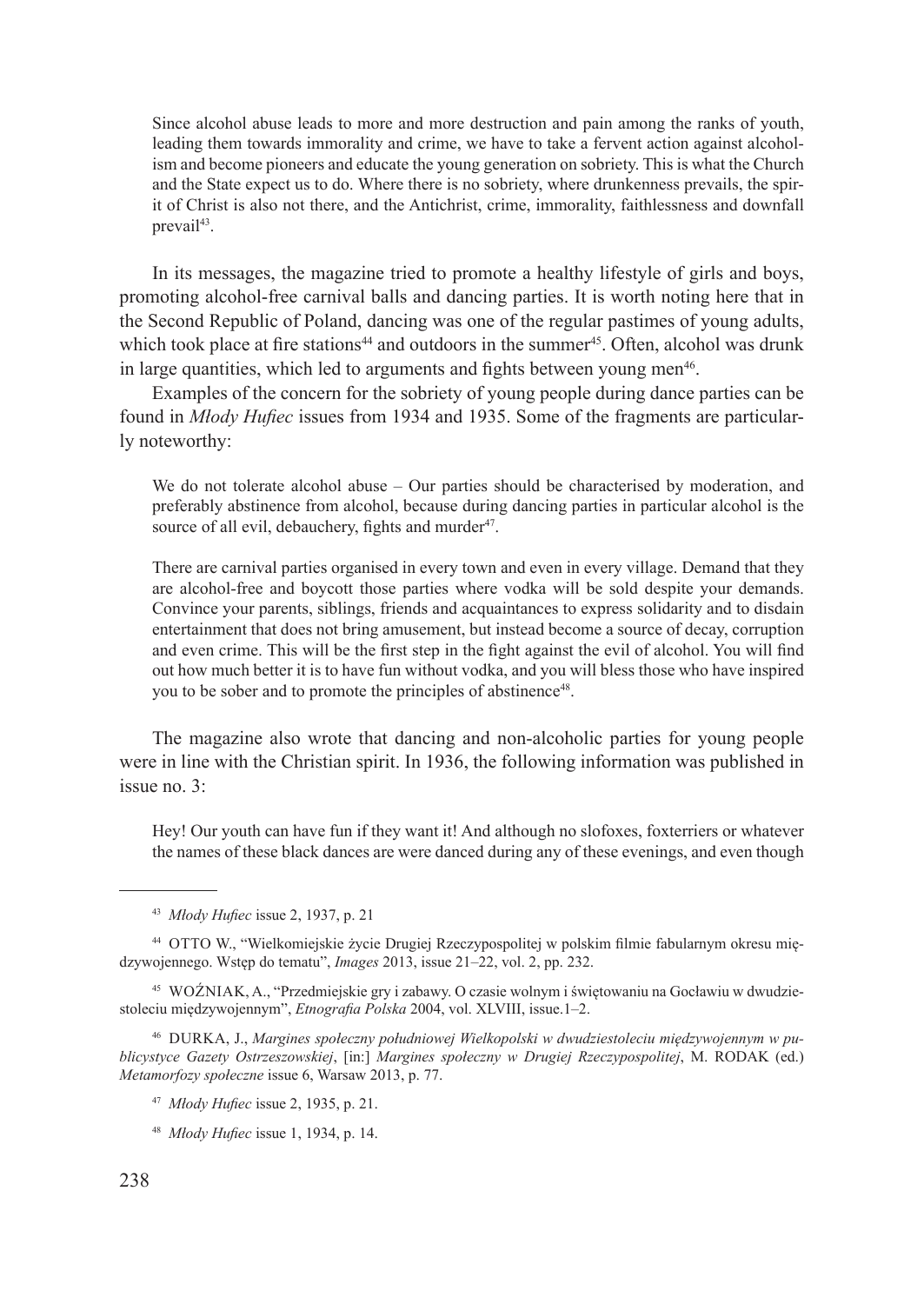there was no alcohol, everybody had great fun without insulting God, which can often be seen at alcohol-fuelled parties<sup>49</sup>.

## **Conclusions**

Many of the texts regarding prevention of alcohol abuse published in periodicals and magazines of the interwar period were characterised by a great deal of concern for the sobriety of the nation. The problem of alcohol abuse among adults and young people in the Second Republic of Poland allowed the authors to more effectively fight in defence of abstinence and reach more people thanks to written word. It also seems that this was also facilitated by circumstances, because after 120 years of partitions, the publishers were no longer constrained by any anti-Polish censorship and could freely shape its publishing policy in terms of quantity and quality.50

In *Młody Hufiec*, the articles concerning the fight against alcohol abuse and promotion of sobriety among young people in 1927–1939 were strongly emphasised and aimed at celebrating values (for example patriotic or moral) which could help with persevering in abstinence. The magazine also depicted the disastrous consequences of drinking, concerning mental and physical dysfunction, decline of family values and addiction.

The authors also encouraged youth to join abstinence clubs, and promoted the notion that only a faithful Polish Catholic is a sober person.

## **Works cited**

#### Compilations

- Biskupski, J., *Karczma i alkohol w kulturze chłopskiej w Ślesinie i jego okolicach (od początku XIX w. do lat 30. XX w.)*, [in:] *Z problematyki etnograficznej Ślesina i okolic*, E. Jeglińska (ed.), Ślesin 2012.
- Biskupski, J, *Zapobieganie alkoholizmowi wśród dzieci i młodzieży w latach 1920–1939*  [in:] *Zachowania ryzykowne dzieci i młodzieży – problemy wychowawcze uzależnienia*, R. Matusiak, K. Sigda, K. Kozioł (eds.), Lublin–Tarnów 2016.
- Błaszczyk, J., "Walka Kościoła Katolickiego w walce z pijaństwem i alkoholizmem na łamach "Przewodnika Katolickiego" w latach 1930–1939*"*, *Acta Universitatis Nicolai Copernici. Nauki Humanistyczno-Społeczne. Pedagogika*. Z. 30, 2014.

Burszta, J., *Społeczeństwo i karczma*, Warsaw 1951.

Chwalba, J., (ed.), *Obyczaje w Polsce. Od średniowiecza do czasów współczesnych*, Warsaw 2008.

<sup>49</sup> *Młody Hufiec*, issue 3 1936, p. 46.

<sup>50</sup> Paciorek, M., "Problematyka rozwoju polskiego czasopiśmiennictwa medycznego w latach międzywojennych ze szczególnym uwzględnieniem prasy higienicznej", *Medycyna Nowożytna* 13/1–2, 2006.